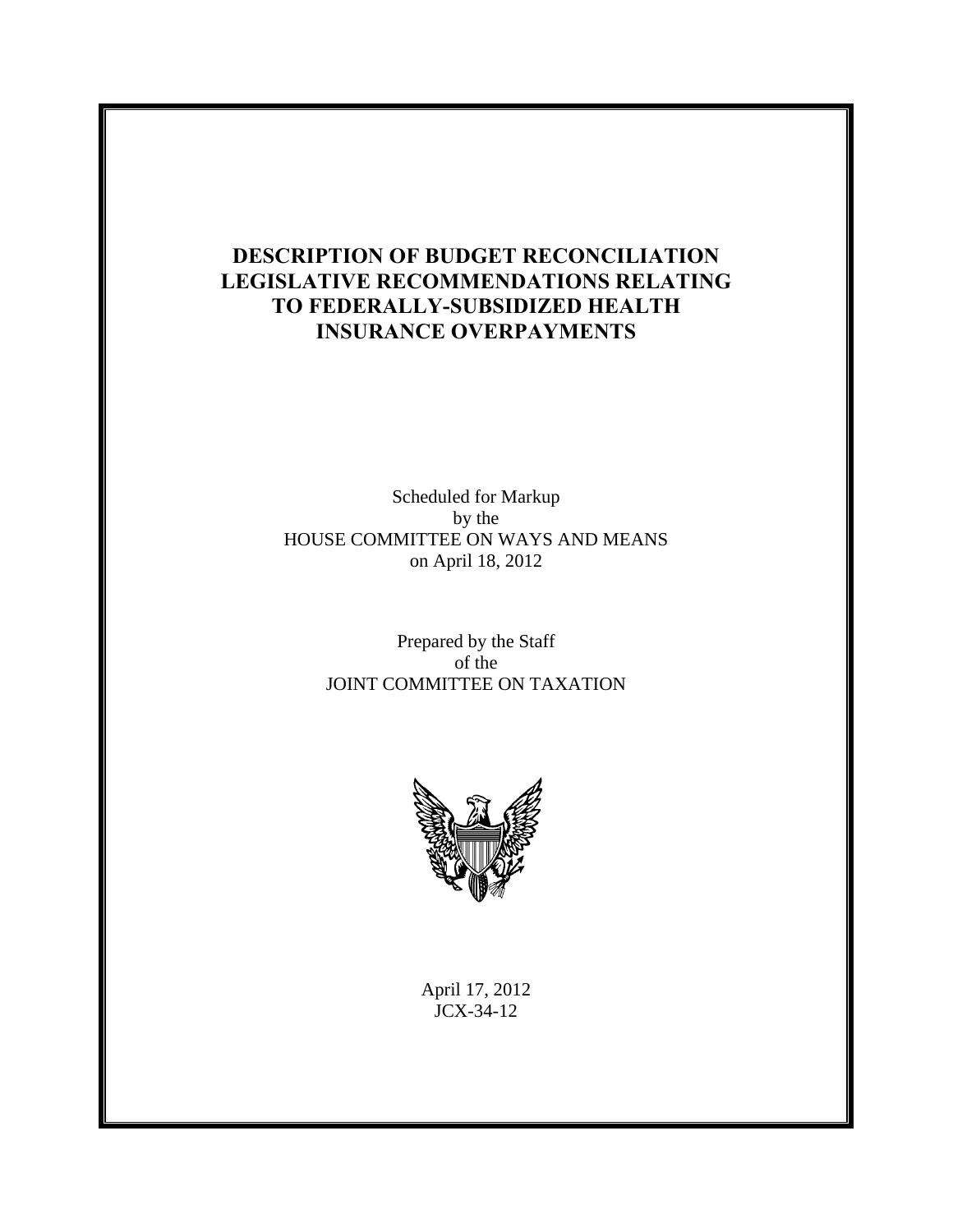### **CONTENTS**

| A. Recapture of Overpayments Resulting From Certain Federally-Subsidized Health |  |
|---------------------------------------------------------------------------------|--|
|                                                                                 |  |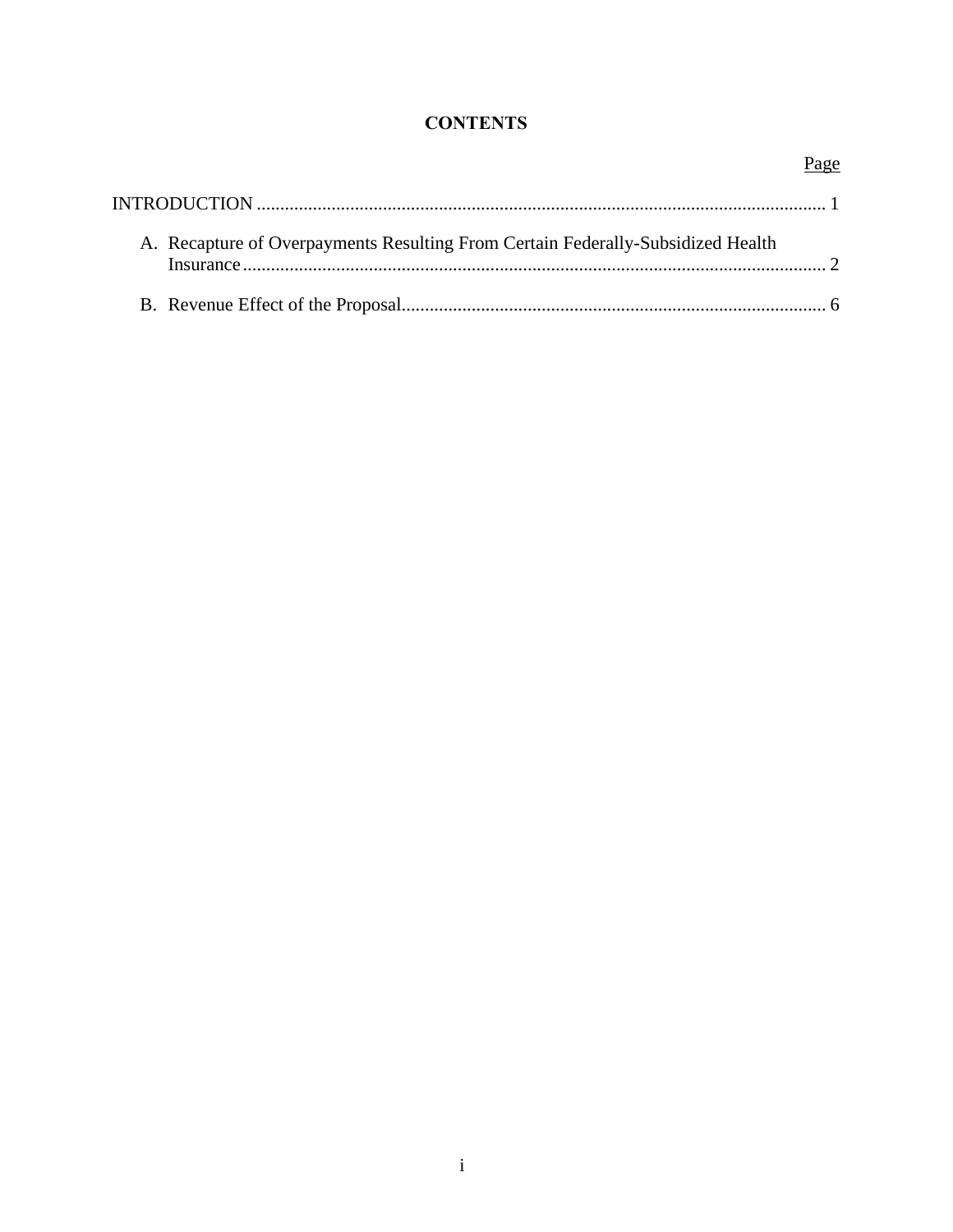#### **INTRODUCTION**

The House Committee on Ways and Means has scheduled a committee markup of Budget Reconciliation Legislative Recommendations Relating to Federally-Subsidized Health Insurance Overpayments on April 18, 2012. This document,<sup>1</sup> prepared by the staff of the Joint Committee on Taxation, provides a description of the bill.

 $\frac{1}{1}$  This document may be cited as follows: Joint Committee on Taxation*, Description of Budget Reconciliation Legislative Recommendations Relating to Federally-Subsidized Health Insurance Overpayments*  (JCX-34-12), April 17, 2012. This document can also be found on our website at www.jct.gov.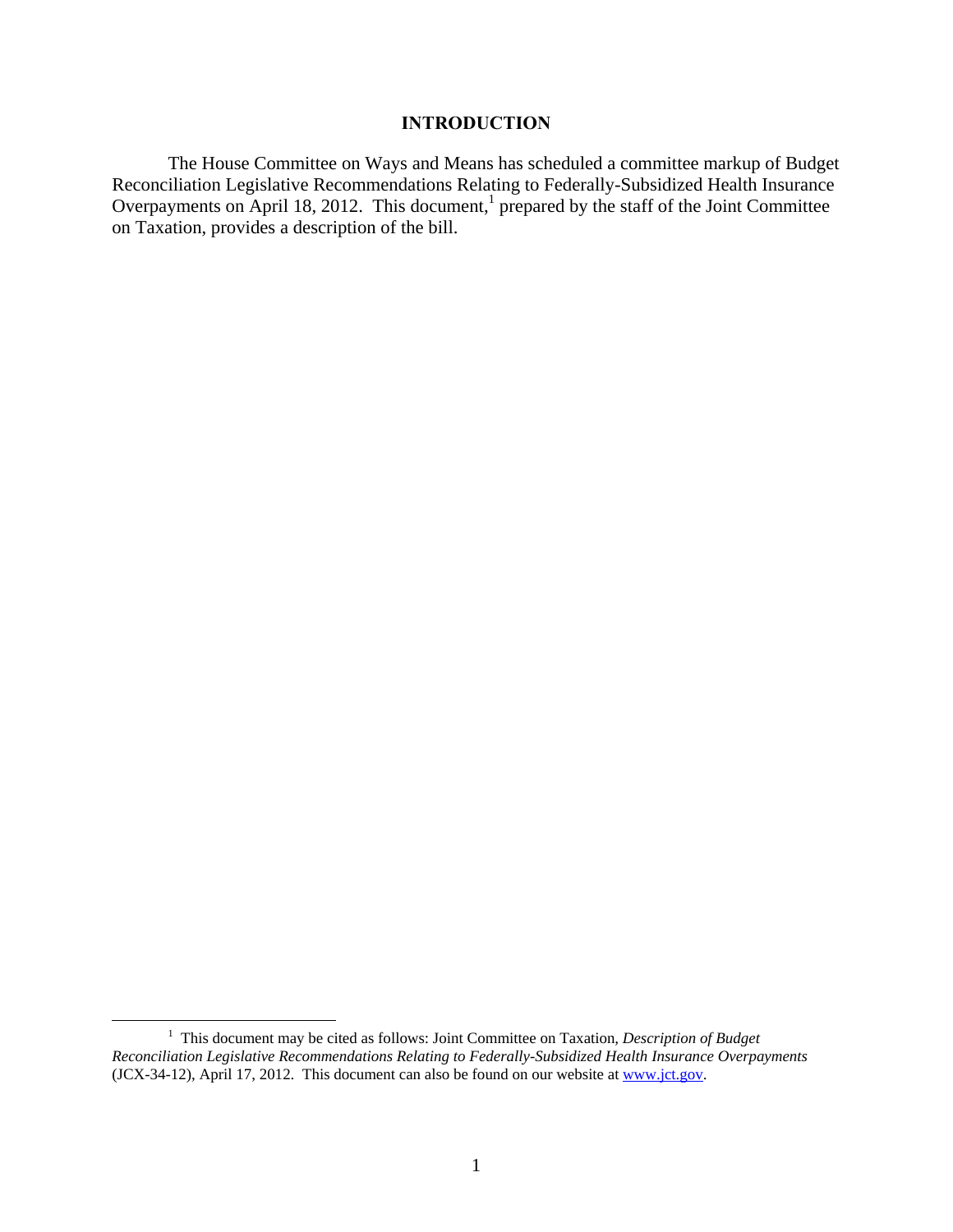#### **A. Recapture of Overpayments Resulting From Certain Federally-Subsidized Health Insurance**

#### **Present Law**

#### **Premium assistance credit**

For taxable years ending after December 31, 2013, section 36B provides a refundable tax credit (the "premium assistance credit") for eligible individuals and families who purchase health insurance through an American Health Benefit Exchange. The premium assistance credit, which is refundable and payable in advance directly to the insurer, subsidizes the purchase of certain health insurance plans through an American Health Benefit Exchange.

The premium assistance credit is available for individuals (single or joint filers) with household incomes between 100 and 400 percent of the Federal poverty level ("FPL") for the family size involved who do not receive health insurance through an employer or a spouse's employer.<sup>2</sup> Household income is defined as the sum of: (1) the taxpayer's modified adjusted gross income, plus (2) the aggregate modified adjusted gross incomes of all other individuals taken into account in determining that taxpayer's family size (but only if such individuals are required to file a tax return for the taxable year). Modified adjusted gross income is defined as adjusted gross income increased by: (1) any amount excluded by section 911 (the exclusion from gross income for citizens or residents living abroad), (2) any tax-exempt interest received or accrued during the tax year, and (3) an amount equal to the portion of the taxpayer's social security benefits (as defined in section 86(d)) that is excluded from income under section 86 (that is, the amount of the taxpayer's Social Security benefits that are excluded from gross income).<sup>3</sup> To be eligible for the premium assistance credit, taxpayers who are married (within the meaning of section 7703) must file a joint return. Individuals who are listed as dependents on a return are ineligible for the premium assistance credit.

As described in Table 1 below, premium assistance credits are available on a sliding scale basis for individuals and families with household incomes between 100 and 400 percent of FPL to help offset the cost of private health insurance premiums. The premium assistance credit amount is determined based on the percentage of income the cost of premiums represents, rising from two percent of income for those at 100 percent of FPL for the family size involved to 9.5 percent of income for those at 400 percent of FPL for the family size involved. After 2014, the percentages of income are indexed to the excess of premium growth over income growth for the

 $\frac{1}{2}$ <sup>2</sup> Individuals who are lawfully present in the United States but are not eligible for Medicaid because of their immigration status are treated as having a household income equal to 100 percent of FPL (and thus eligible for the premium assistance credit) as long as their household income does not actually exceed 100 percent of FPL.

 $3$  The definition of modified adjusted gross income used in section 36B is incorporated by reference for purposes of determining eligibility to participate in certain other healthcare-related programs, such as reduced costsharing (section 1402 of the Patient Protection and Affordable Care Act, Pub. L. No. 111-148 ("PPACA")), Medicaid for the nonelderly (section 1902(e) of the Social Security Act (42 U.S.C. 1396a(e)) as modified by section 2002(a) of PPACA) and the Children's Health Insurance Program (section 2102(b)(1)(B) of the Social Security Act  $(42 \text{ U.S.C. } 1397 \text{bb}(b)(1)(B))$  as modified by section 2101(d) of PPACA).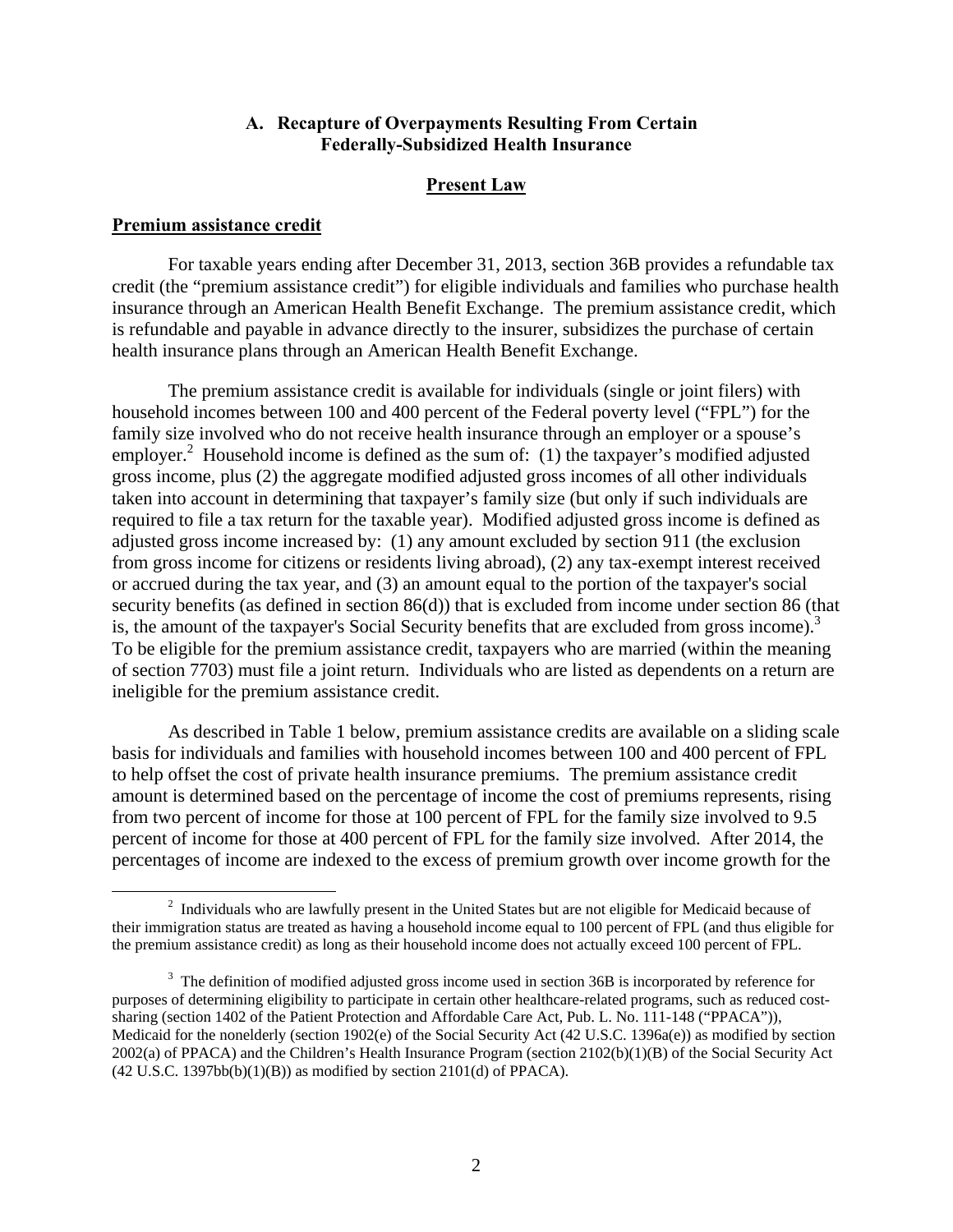preceding calendar year. After 2018, if the aggregate amount of premium assistance credits and  $\frac{1}{\cosh 2}$  cost-sharing reductions<sup>4</sup> exceeds 0.504 percent of the gross domestic product for that year, the percentage of income is also adjusted to reflect the excess (if any) of premium growth over the rate of growth in the consumer price index for the preceding calendar year. For purposes of calculating family size, individuals who are in the country illegally are not included.

| Household income<br>(expressed as a percent of FPL) | <b>Initial premium</b><br>(percentage) | <b>Final premium</b><br>(percentage) |
|-----------------------------------------------------|----------------------------------------|--------------------------------------|
| 100% up to 133%                                     | 2.0                                    | 2.0                                  |
| 133% up to 150%                                     | 3.0                                    | 4.0                                  |
| 150% up to 200%                                     | 4.0                                    | 6.3                                  |
| 200% up to 250%                                     | 6.3                                    | 8.05                                 |
| 250% up to 300%                                     | 8.05                                   | 9.5                                  |
| 300% up to 400%                                     | 9.5                                    | 9.5                                  |

### **Table 1.−The Premium Assistance Credit Phase-Out**

### **Minimum essential coverage and employer offer of health insurance coverage**

Generally, if an employee is offered minimum essential coverage<sup>5</sup> in the group market, including employer-provided health insurance coverage, the individual is ineligible for the premium assistance credit for health insurance purchased through an exchange.

If an employee is offered unaffordable coverage by his or her employer or the plan's share of total allowed cost of provided benefits is less than 60 percent of such costs, the employee can be eligible for the premium assistance credit, but only if the employee declines to enroll in the coverage and satisfies the conditions for receiving a premium assistance credit through an American Health Benefit Exchange. Unaffordable coverage, as defined by Federal

 $\frac{1}{4}$ <sup>4</sup> As described in section 1402 of PPACA.

 $<sup>5</sup>$  As defined in section 5000A(f).</sup>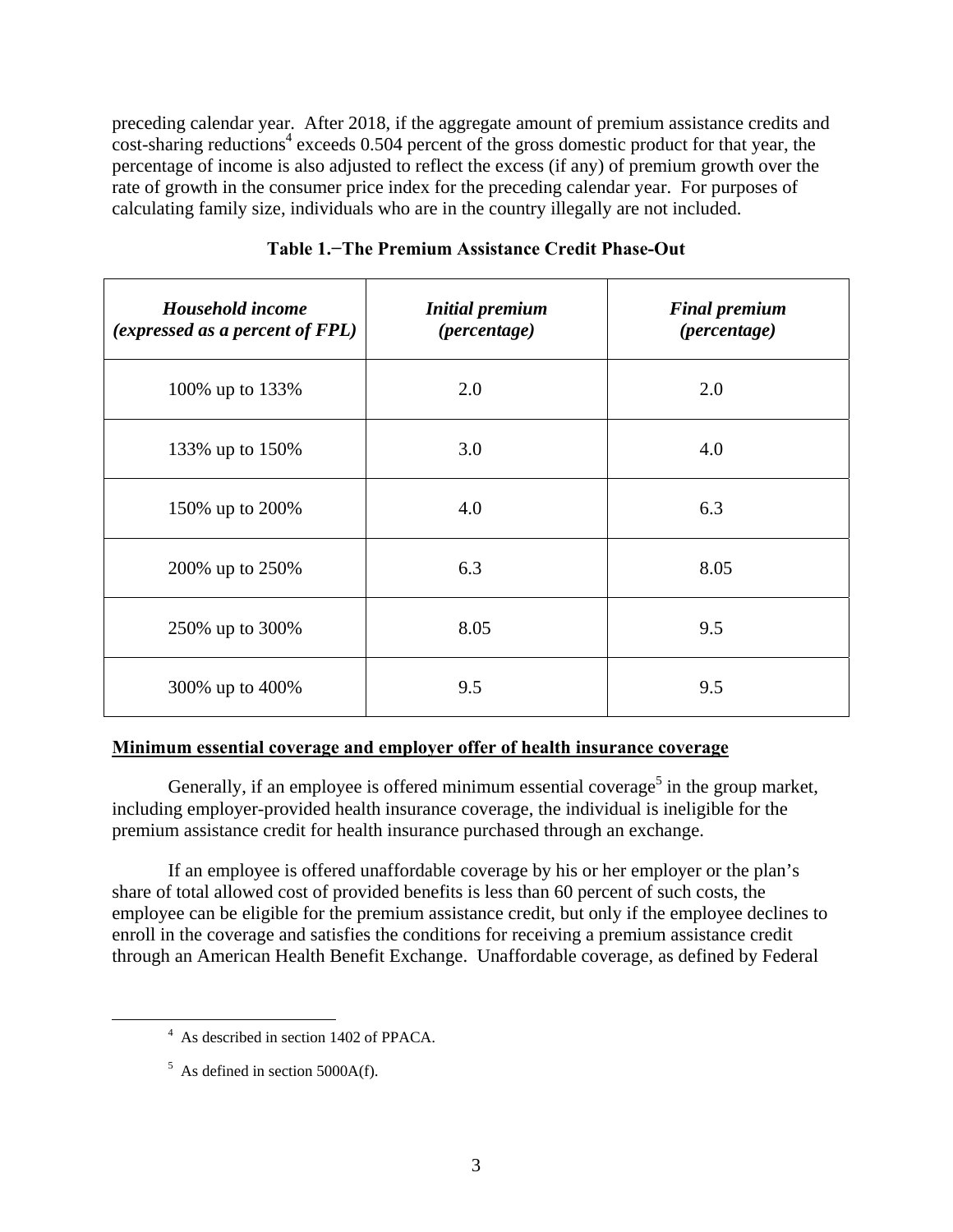law, is coverage with a premium required to be paid by the employee that is more than 9.5 percent of the employee's household income, based on self-only coverage.<sup>6</sup>

### **Reconciliation**

If the premium assistance credit received through advance payment exceeds the amount of premium assistance credit to which the taxpayer is entitled for the taxable year, the liability for the overpayment must be reflected on the taxpayer's income tax return for the taxable year subject to a limitation on the amount of such liability. For persons with household income below 400 percent of FPL, the liability for the overpayment for a taxable year is limited to a specific dollar amount (the "applicable dollar amount") as shown in Table 2 below (one-half of the applicable dollar amount shown in Table 2 for unmarried individuals who are not surviving spouses or filing as heads of households).<sup>7</sup>

| Household income<br>(expressed as a percent of FPL) | Applicable dollar amount |
|-----------------------------------------------------|--------------------------|
| Less than 200\%                                     | \$600                    |
| At least 200% but less than 300%                    | \$1,500                  |
| At least 300% but less than 400%                    | \$2,500                  |

If the premium assistance credit for a taxable year received through advance payment is less than the amount of the credit to which the taxpayer is entitled for the year, the shortfall in the credit is also reflected on the taxpayer's tax return for the year.

### **Description of Proposal**

The proposal repeals the present-law provision under which, in the case of an individual with household income below 400 percent of FPL, liability for an overpayment resulting from excess advance payments is limited to the applicable dollar amount. Thus, under the proposal, an individual would be liable for the full amount of the overpayment.

 <sup>6</sup> The 9.5 percent amount is indexed for calendar years beginning after 2014 to reflect the excess of premium growth over income growth.

<sup>&</sup>lt;sup>7</sup> Section 36B(f)(2), as amended by section 208 of the Medicare and Medicaid Extenders Act of 2010, Pub. L. No. 111-309, and section 4 of the Comprehensive 1099 Taxpayer Protection and Repayment of Exchange Subsidy Overpayments Act of 2011, Pub. L. No. 112-9.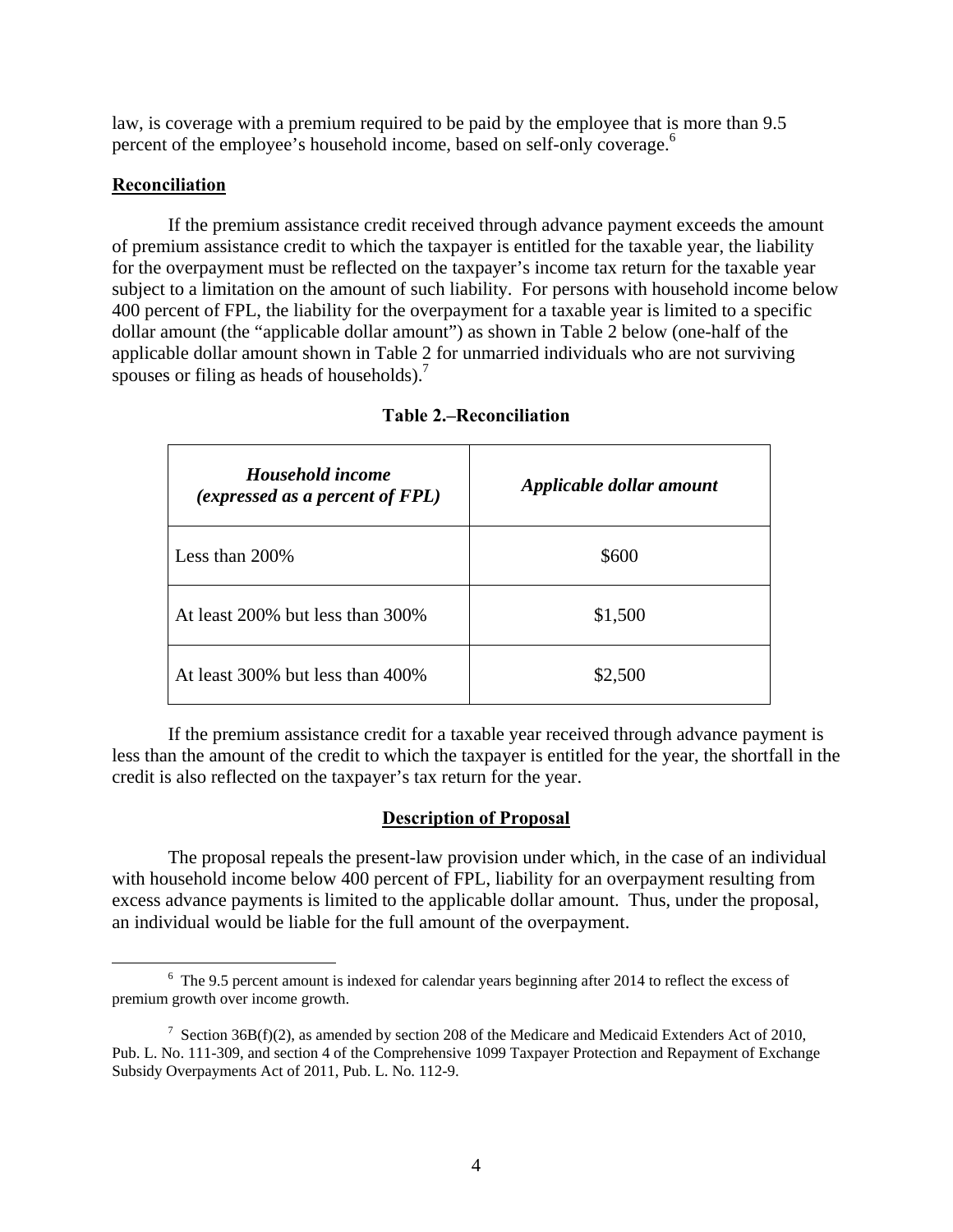# **Effective Date**

The proposal is effective for taxable years ending after December 31, 2013.